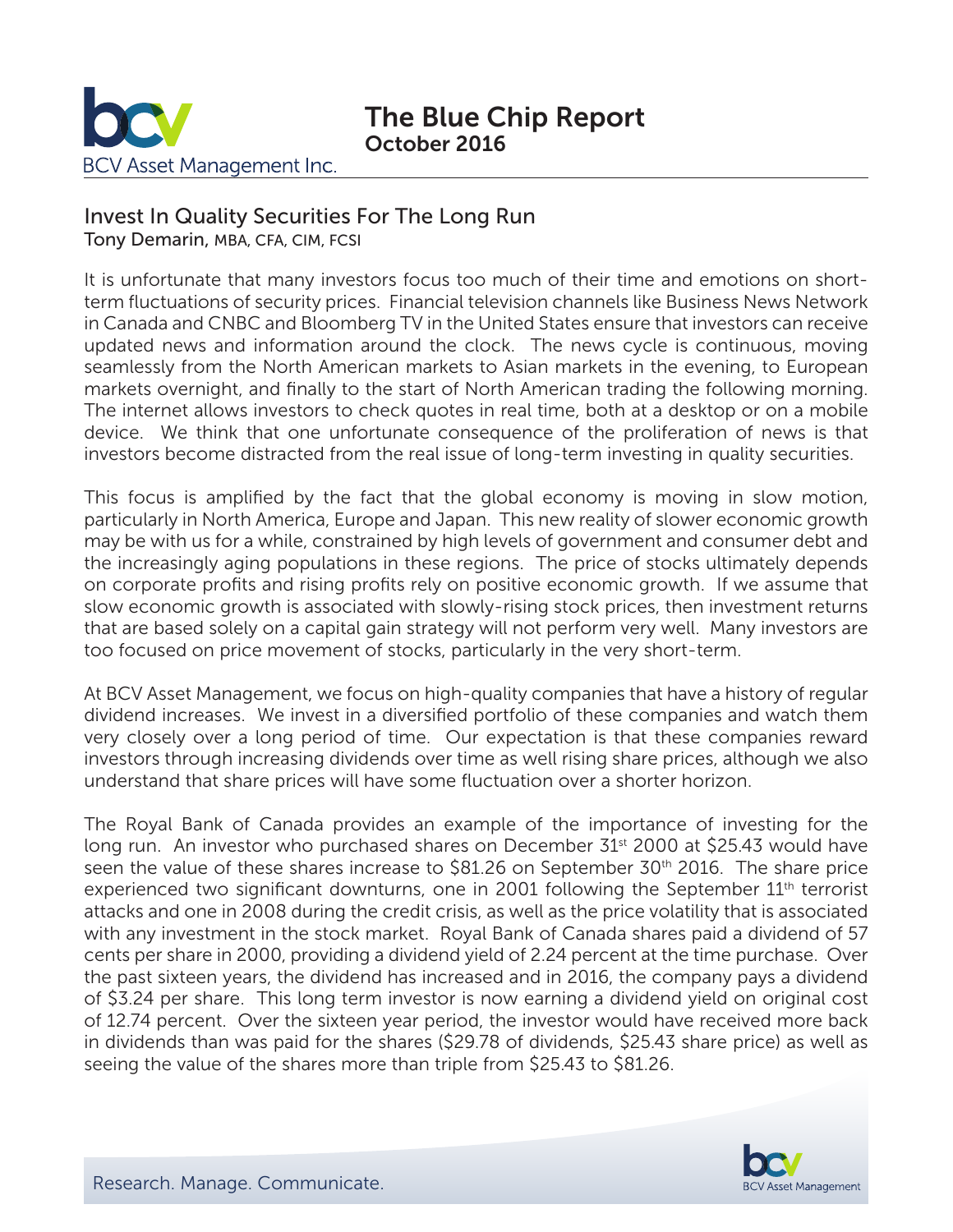Royal Bank of Canada Dividend Yield and Dividend Yield on Price (2000-2016)



Note: 2016 Figure is based on 12 months to September 30th 2016. All others are based on year-end prices. Source: Bloomberg LP

The Royal Bank of Canada example is a clear example of our investment philosophy- invest in quality, dividend-paying stocks that regularly increase their dividend, maintaining a longterm focus while watching these companies closely and carefully.

# Negative Interest Rates

Chris Richard, BA, CFA

CIBC sold a negative-yield bond earlier this summer, marking it the first time that a Canadian bank has issued such bonds. Purchasers paid 100.054 for this bond, which will return 100.000 to investors in six years but will not pay any interest over the life of the bond, meaning that the bond was issued with a yield to maturity of -0.009 percent. As of August 2016, \$13.4 trillion worth of bonds offer yields that guarantee that the investor will lose money.

The concept of negative interest rates cannot be explained without an explanation of the central bank. In very simple terms, chartered banks use the Bank of Canada (Canada's central bank) for deposits, loans and transfers between the banks in a similar way that individuals and businesses use the chartered banks for their own banking needs. The Bank of Canada does not take individuals or businesses as customers.

The basic premise behind negative interest rates is that it now costs banks money to hold excess reserves at the central bank. These negative returns are an incentive to bankers to lend more money than they currently are, which should provide an economic stimulus. The extra money in the financial system should also help to push up inflation, as people bring plans for future economic activity from the future to the present. In addition, the low interest rates should weaken the country's currency which in turn helps the country's net exports by making exports more competitive in foreign markets and imports more expensive in the domestic market.

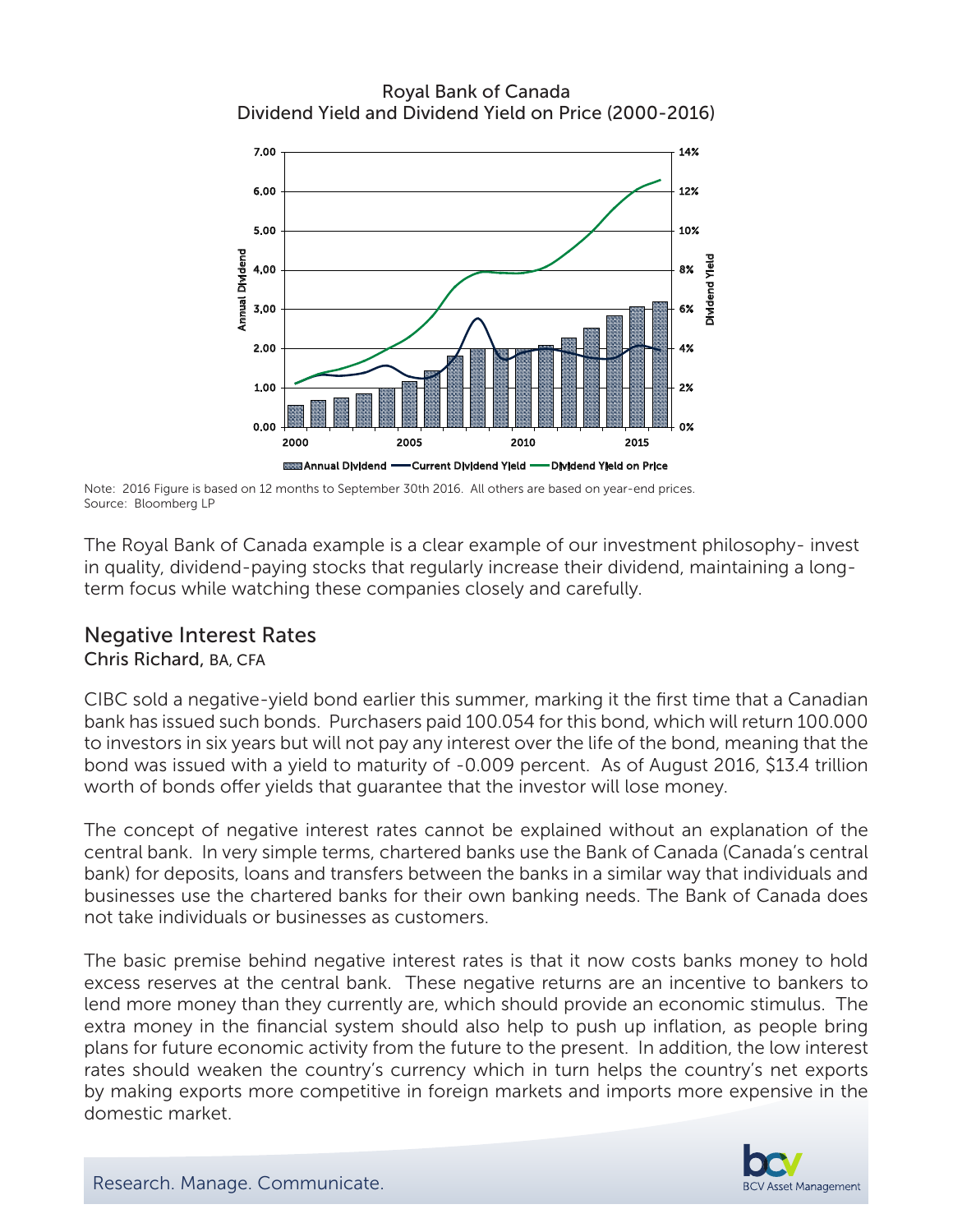The theoretical benefits are not always achieved in practice. In early 2016, the Bank of Japan launched a negative interest rate regime. The Japanese yen actually strengthened and there was a large increase in the purchases of wall safes as people would rather put the money in a safe and make nothing over being charged to hold money at a bank. Sweden and Switzerland have also employed negative interest rates in 2016.

Here in Canada, the Bank of Canada has floated the idea that negative interest rates could be used should there be a need to stimulate the economy. Low interest rates for a short period of time should stimulate the economy, but negative interest rates would hurt the profitability of Canadian banks because they would have less appetite to create loans. Nouriel Roubini aptly describes the situation when he says that "if banks are driven to reduce lending to the private sector, monetary policy may become less effective, ineffective or even counterproductive."

When central banks employ negative interest rates, the intent is to impact only the shortestterm rates. When longer-term rates also turn negative, the meaning is much different because these yields are determined in the fixed income markets. In early June, the yield on the 10 Year Federal Republic of Germany bonds ('bunds') became negative, reflecting concerns about the pace of economic growth and the potential impact of the then-upcoming Brexit vote on the euro zone, while also representing a flight to quality by investors seeking bonds of strong credit quality and liquidity.





Source: Bloomberg LP

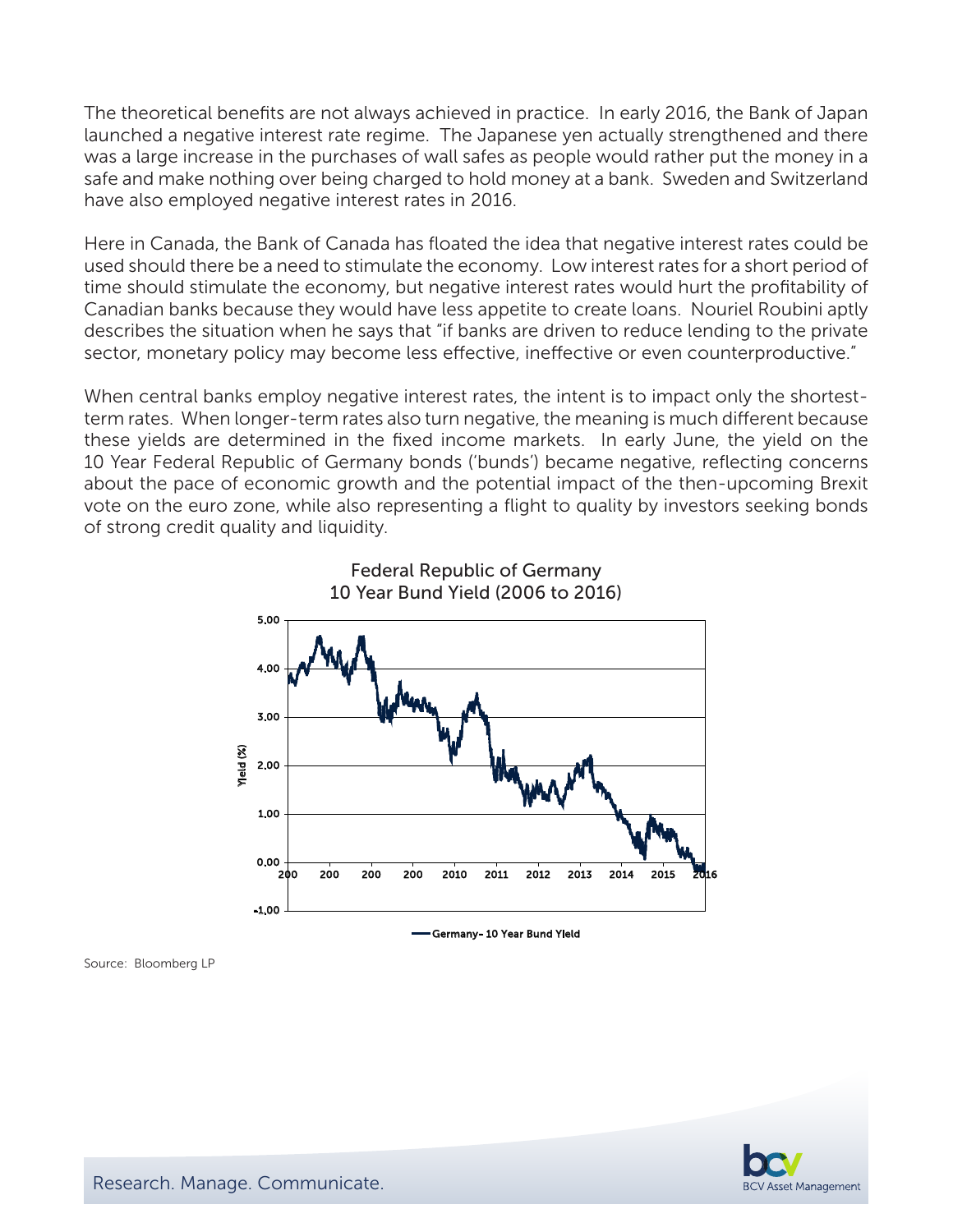With negative interest rates being tested and not always working as planned, it may be time to shift from using monetary policy (interest rates and currency) as the main technique for stimulating the economy to fiscal policy (government spending and tax rates). There has been a mounting voice of support for governments around the world to focus more on spending money on items that will put people back to work and create and renew muchneeded infrastructure assets. The Trudeau government ran on this exact economic platform and time will tell whether this is the correct approach.

## Off to the Races – What the Presidential Election Means for Investors

Michelle Smith, B.Comm (Honours), CFA

In approximately one month, Americans will head to the polls to elect a new President. Voters will be asked to choose between Hillary Clinton, 'Secretary of Status Quo', and a political outsider, Donald Trump. As the world anxiously awaits the outcome of the presidential election on November 8th, the question of what a Clinton or Trump victory will mean for the stock market and for investment portfolios is top of mind for many investors. If history is any indication, presidential politics will have a minimal long-term impact on investment portfolios.

Democratic elections often create uncertainties, as this year's presidential election has shown. Markets dislike uncertainty, so as we head into the final weeks of the campaign, investors should prepare to experience increased market volatility. However, investors should also be reminded that such volatility is only temporary. Historically, the Standard & Poor's 500 Index has risen by 7.6 percent in the first year of a presidential term, irrespective of whether the President is a Democrat or a Republican. In fact, since 1926, a period that has seen eight Republican and seven Democratic Presidents, the Standard & Poor's 500 Index has finished higher in more than two-thirds of all calendar years. Regardless of which party holds the White House, the market trend is typically unaffected over the long term.

The Democratic and Republican parties are running starkly different campaigns. Donald Trump is running a populist platform, threatening to tear up trade deals, making plans to build a wall on the Mexican border, and imposing mass deportations from the United States. In contrast, Hillary Clinton is promising to fight for equal pay, advocating for stronger gun controls, and promoting clean energy and healthcare reforms. Irrespective of who wins the race, it will not be business as usual at the White House. However, Presidents can do very little without congressional support. Investors should take comfort in knowing that control of both houses is also at stake. Current polls suggest that the Republicans will retain control of the House of Representatives and that it is likely that the Democrats will regain control of the Senate. Policymaking in the next presidential term will remain sluggish and adversarial, making it unlikely that much of the President's platform will be implemented. Any changes to policy will take time, allowing the market to price in such changes and minimize volatility along the way.